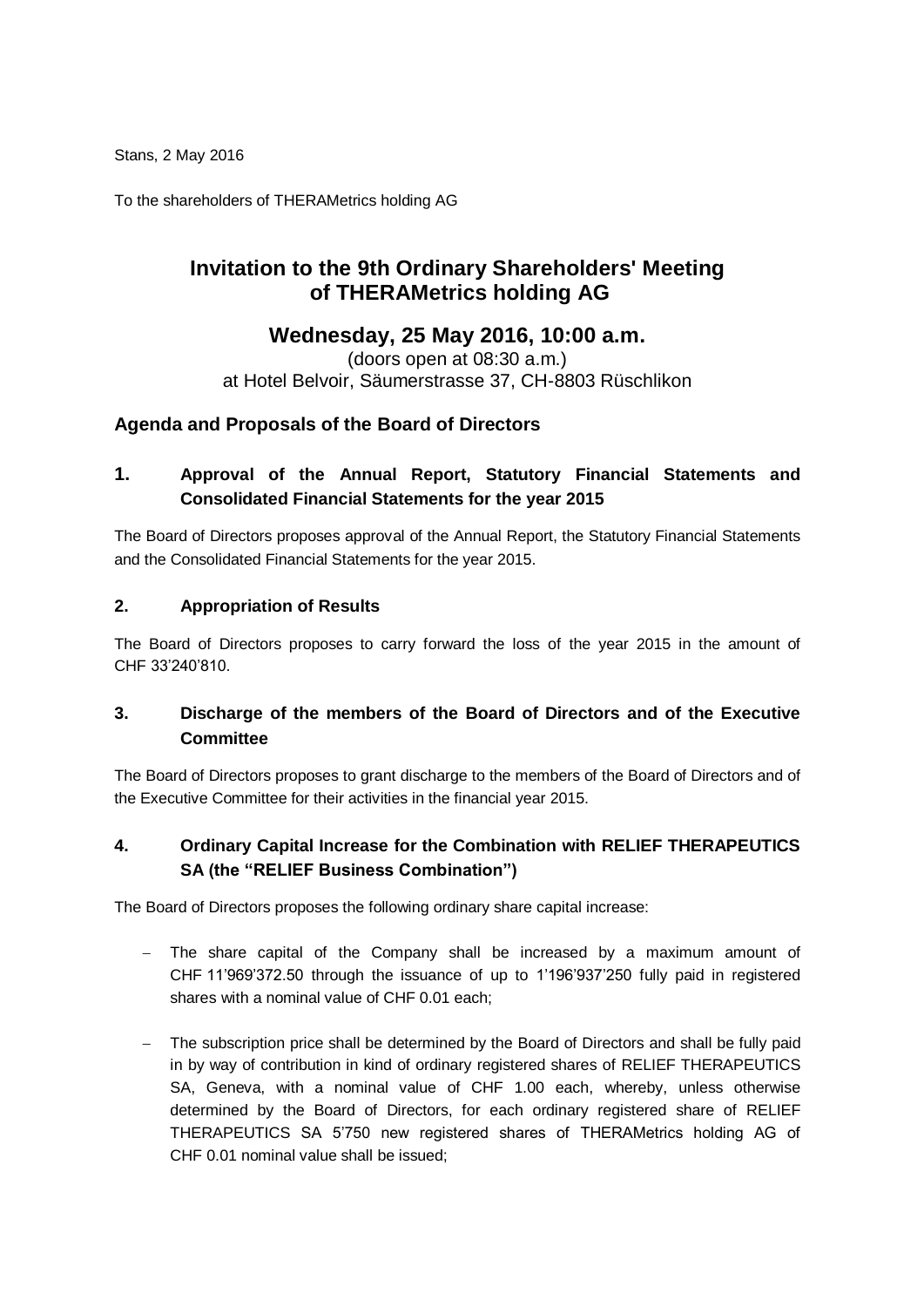- The subscription rights of the existing shareholders shall be excluded and allocated by the Board of Directors as required in order to execute the exchange with the shareholders of RELIEF THERAPEUTICS SA;
- The new shares shall be entitled to dividends for the business year 2016;
- The new shares shall be subject to the registration requirements as set out in article 5 of the Company's articles of association;
- The share capital increase shall be implemented within three months.

# **5. Creation of a new Authorized Share Capital and Deletion of existing Authorized Share Capital**

Currently, the Company has the following two authorized share capitals, authorizing the issuance of a total of 320'000'000 shares, i.e. approximately 49% of the current issued share capital:

- One, authorized by the Annual General Meeting of 18 June 2014, and lapsing on 18 June 2016, pursuant to article 3c, enabling the issuance of up to 198'000'000 shares. This authorization has not been used and will not be used before it lapses;
- Another, authorized by the Annual General Meeting of 13 May 2015 and lapsing on 12 May 2017, pursuant to article 3e, enabling the issuance of up to 122'000'000 shares. This authorization has not been used so far. The Board of Directors intends to use a part of this authorization prior to the date of execution of the RELIEF Business Combination, in connection with the financing of the cash needs of the Company for the upcoming months pursuant to a Share Subscription Facility (SSF) granted by GEM Global Yield Fund LLC SCS and GEM Investments America LLC.

The Board of Directors proposes:

- (i) The deletion of the authorized share capital of article 3c, which will anyway lapse shortly after the Ordinary Shareholders' Meeting.
- (ii) The creation of a new authorized share capital of CHF 9'250'000, which enables the issuance of up to 925'000'000 registered shares, to be fully paid up with a nominal value of CHF 0.01 each, which shall be available until no later than 25 May 2018, by reintroducing article 3a of the Articles of Association with the wording as detailed below. This new authorized share capital is intended for financing the Company, pursuant to the SSF and/or as otherwise required, after the execution of the RELIEF Business Combination, and for funding needs in connection with future projects as well as for responding quickly to strategic business opportunities. This authorization shall replace the existing authorization pursuant to Article 3e, to the extent the same has not been used by the time of the execution of the RELIEF Business Combination (see the following proposal  $(iii)$ ).
- (iii) The deletion of article 3e and the respective authorized share capital (currently up to CHF 1'220'000 and, respectively, up to 122'000'000 shares), to the extent that the same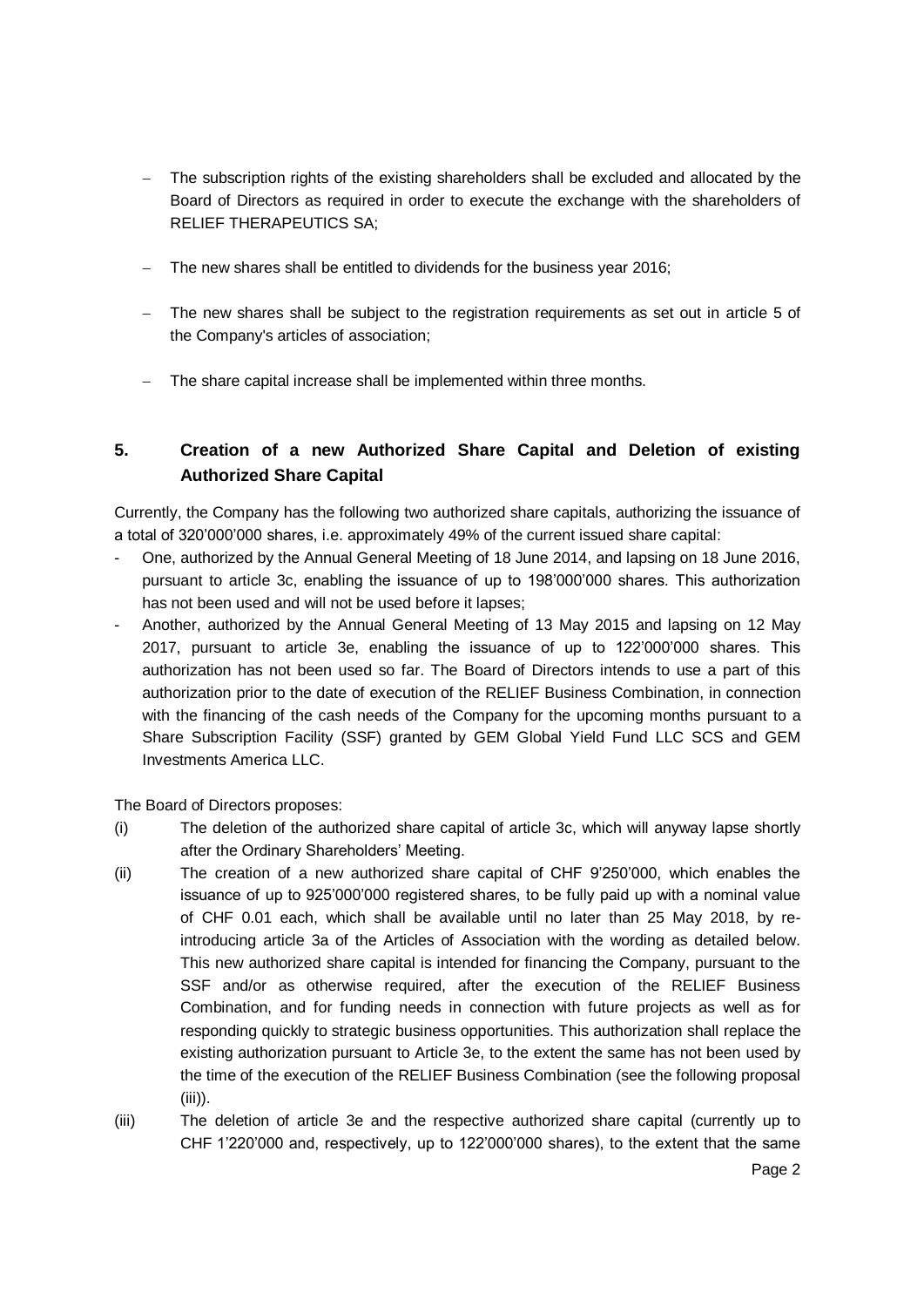has not been used by then, with effect as of the execution of the RELIEF Business Combination.

The creation of the new authorized share capital pursuant to the new article 3a of the Articles of Association and the deletion of the present authorized share capital and the present Articles 3c and 3e of the Articles of Association shall be subject to and conditional upon:

- (i) approval by the shareholders of the ordinary capital increase for the RELIEF Business Combination pursuant to agenda item 4., and
- (ii) execution of the aforementioned ordinary capital increase, i.e. resolution of the Board of Directors executed in the form of a public deed confirming the capital increase (*Feststellungs- und Statutenänderungsbeschluss*).

Accordingly, after execution of the RELIEF Business Combination, the Company would have one authorized capital only, authorizing the issuance of 925'000'000 shares, i.e. approximately 50% (49.95%) of the expected total issued capital as of execution of the RELIEF Business Combination, respectively approximately 48% of the expected total issued capital following conversion of an outstanding convertible loan which is expected to take place at the same time as the execution of the RELIEF Business Combination.

| Old version                                                                                                                                                                                                                                                                                                                                                                                                                                                                                                                                                                                                                                                                                                                                                                                                                                                                                                                                                                                                                                                                                                                                                                                                                                                                                                             | New version       |
|-------------------------------------------------------------------------------------------------------------------------------------------------------------------------------------------------------------------------------------------------------------------------------------------------------------------------------------------------------------------------------------------------------------------------------------------------------------------------------------------------------------------------------------------------------------------------------------------------------------------------------------------------------------------------------------------------------------------------------------------------------------------------------------------------------------------------------------------------------------------------------------------------------------------------------------------------------------------------------------------------------------------------------------------------------------------------------------------------------------------------------------------------------------------------------------------------------------------------------------------------------------------------------------------------------------------------|-------------------|
| <b>Article 3c</b>                                                                                                                                                                                                                                                                                                                                                                                                                                                                                                                                                                                                                                                                                                                                                                                                                                                                                                                                                                                                                                                                                                                                                                                                                                                                                                       | <b>Article 3c</b> |
| <b>Authorized share capital II</b>                                                                                                                                                                                                                                                                                                                                                                                                                                                                                                                                                                                                                                                                                                                                                                                                                                                                                                                                                                                                                                                                                                                                                                                                                                                                                      | [Deleted]         |
| 1 The Board of Directors is authorized, at any<br>time until 18 June 2016, to increase the share<br>capital by a maximum amount of CHF 1'980'000<br>by issuing up to 198'000'000 registered shares<br>to be fully paid up with a par value of CHF 0.01<br>each. An increase in partial amounts is<br>permitted. Furthermore, within the limits of<br>Article 659 and ss. of the Swiss Code of<br>Obligations, an increase by original subscription<br>of shares by the Company for the purpose of<br>subsequent offers to shareholders or third<br>parties or distribution among them is permitted.<br>registered shares, after their<br>The new<br>acquisition, will be subject to restrictions on<br>entry into the share register as set out in Article<br>5 of the articles of association. The Board of<br>Directors will determine the appropriate issue<br>price, the date of dividend entitlement and the<br>type of investment. The Board of Directors may<br>issue new shares by means of underwriting or in<br>any other manner by one or more banks and<br>subsequent offer to shareholders or third<br>parties. The Board may forfeit unexercised<br>subscription rights, or it can distribute these and<br>shares for which subscription rights have been<br>but not exercised under<br>granted<br>market |                   |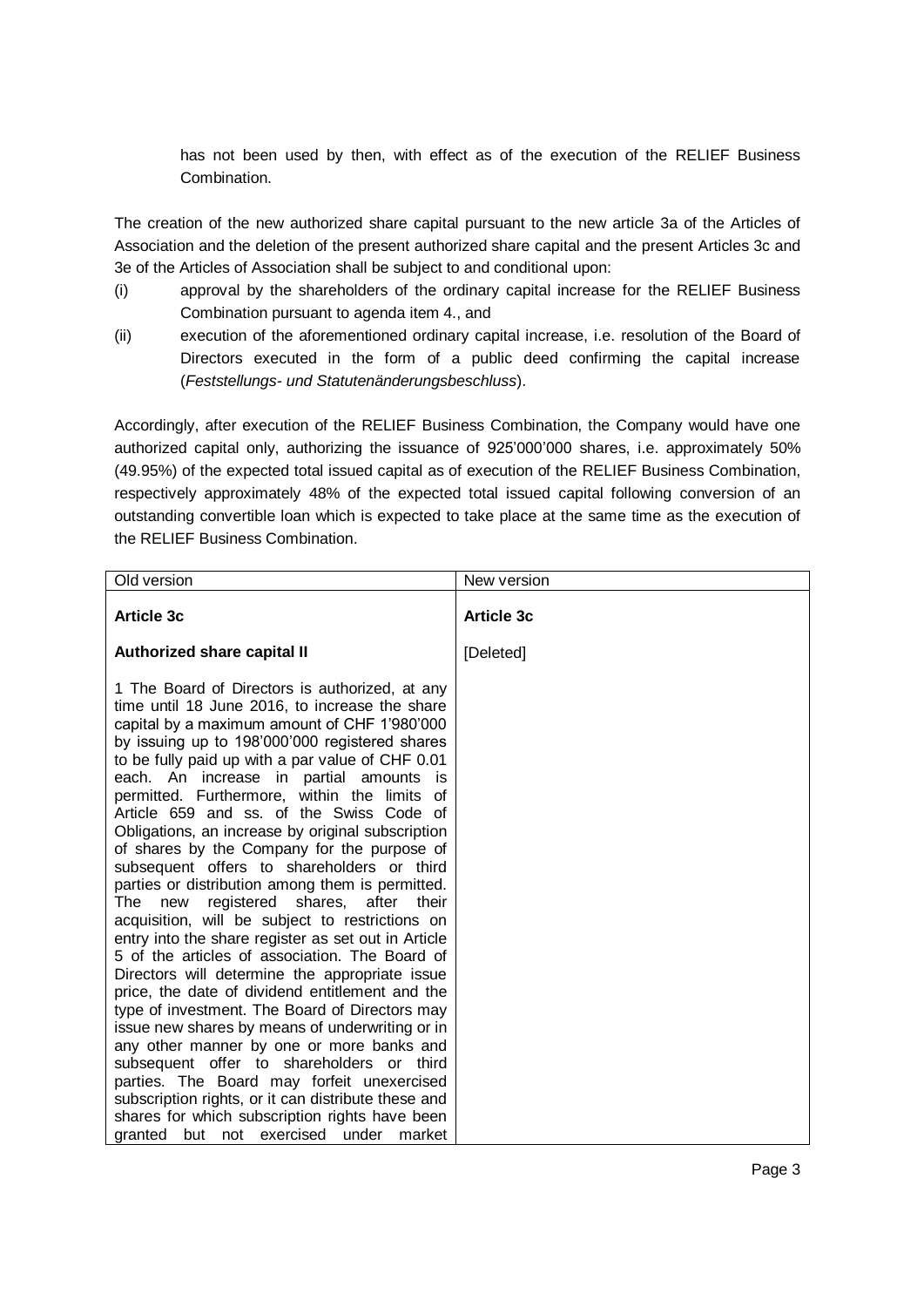| conditions or otherwise use them for the benefit      |  |
|-------------------------------------------------------|--|
| of the company.                                       |  |
|                                                       |  |
|                                                       |  |
| 2 The Board of Directors is entitled to restrict or   |  |
| cancel the subscription rights of shareholders        |  |
|                                                       |  |
| and third parties, or the Company, in the event       |  |
| of the use of shares: (1) for the acquisition of      |  |
| businesses or company divisions or holdings or        |  |
|                                                       |  |
| for new investment projects or in the event of        |  |
| share placement for the financing or refinancing      |  |
|                                                       |  |
| of such transactions, (2) for the purpose of          |  |
| expanding the shareholder base by individuals         |  |
| or legal entities having a direct or indirect         |  |
| association with the diseases (especially as          |  |
|                                                       |  |
| patients or as relatives and friends of patients)     |  |
| or who are professionally involved either directly    |  |
| or indirectly with the disease (in particular         |  |
|                                                       |  |
| drugs,<br>producers<br>0f<br>scientists,<br>research  |  |
| institutions, universities, patient and donation      |  |
| organizations or hospitals), for which the            |  |
|                                                       |  |
| Company or any of its subsidiaries invents,           |  |
| researches, develops, offers or sells new             |  |
| approaches or treatment solutions; (3) for            |  |
| purposes of the participation of strategic            |  |
|                                                       |  |
| partners, or for purposes of expanding the            |  |
| shareholder base in certain investor markets or       |  |
| in the context of the listing, trade licensing or     |  |
| registration of the shares on domestic or foreign     |  |
|                                                       |  |
| stock exchanges, (4) for the participation of         |  |
| employees, members of the Board of Directors          |  |
| and consultants of the Company or its                 |  |
|                                                       |  |
| subsidiaries in accordance with one or more           |  |
| regulations adopted by the Board, (5) in              |  |
| connection with an offering of securities in order    |  |
| to cover the green shoe option (surplus               |  |
|                                                       |  |
| allocation option) granted to one or more banks,      |  |
| (6) for raising capital in a fast and flexible        |  |
| manner, which would hardly be achieved                |  |
|                                                       |  |
| without<br>the<br>exclusion<br>of<br>the<br>statutory |  |
| subscription rights of the existing shareholders,     |  |
| or (7) for other valid grounds in the sense of        |  |
| Article 652b para. 2 Swiss Code of Obligations.       |  |
|                                                       |  |
|                                                       |  |
|                                                       |  |

| Old version                         | New version                                                                                                                                                                                                                                                                                                                                                                                  |
|-------------------------------------|----------------------------------------------------------------------------------------------------------------------------------------------------------------------------------------------------------------------------------------------------------------------------------------------------------------------------------------------------------------------------------------------|
| Article 3a Authorized share capital | Article 3a Authorized share capital                                                                                                                                                                                                                                                                                                                                                          |
| Deleted due to time lapse.          | 1 The Board of Directors is authorized, at any<br>time until 25 May 2018, to increase the share<br>capital by a maximum amount of CHF 9'250'000<br>by issuing up to 925'000'000 registered shares<br>to be fully paid up with a par value of CHF 0.01<br>each. An increase in partial amounts is<br>permitted. Furthermore, within the limits of<br>Article 659 and ss. of the Swiss Code of |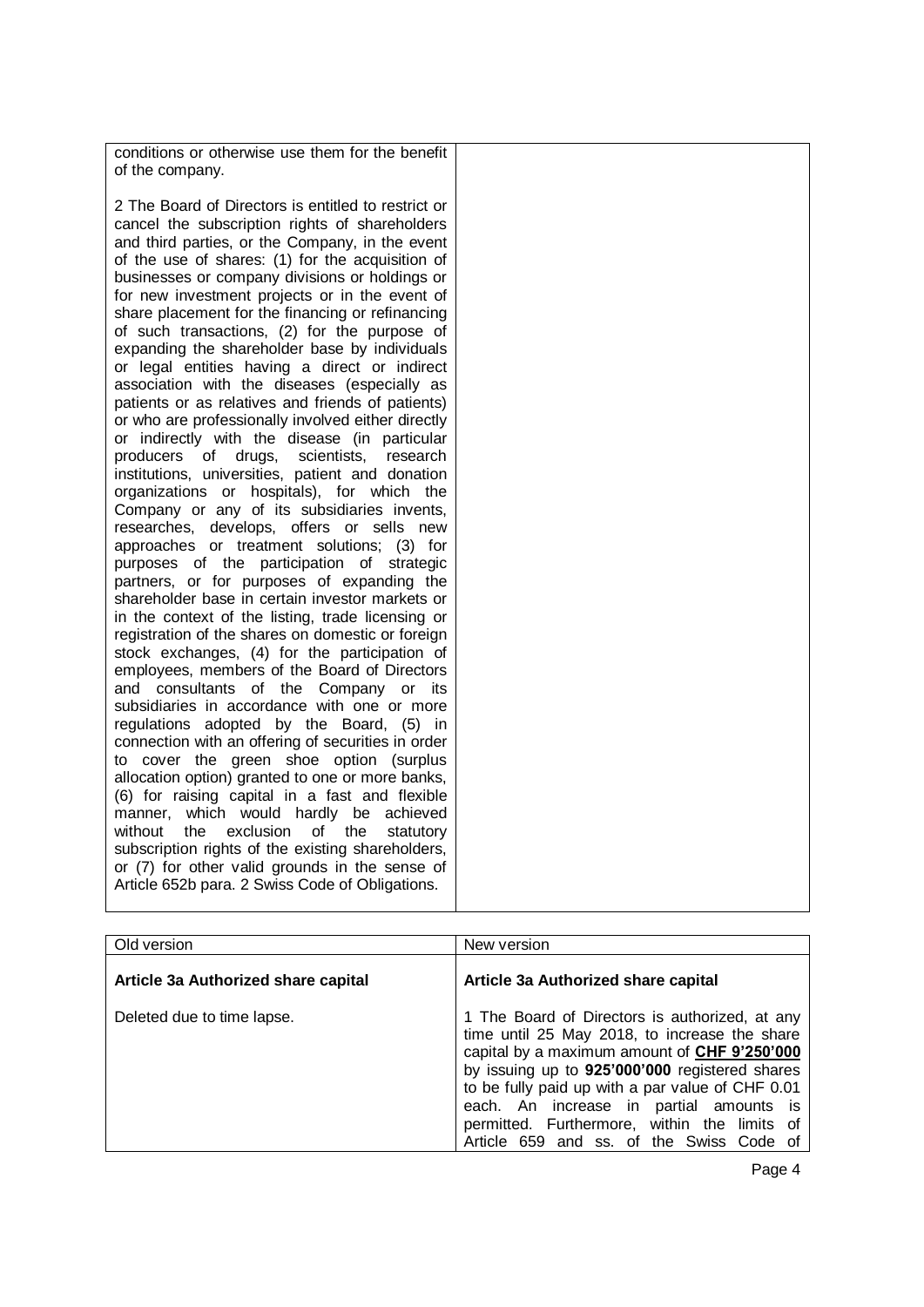| Obligations, an increase by original subscription<br>of shares by the Company for the purpose of<br>subsequent offers to shareholders or third<br>parties or distribution among them is permitted.<br>shares,<br>The<br>new<br>registered<br>after<br>their<br>acquisition, will be subject to restrictions on entry<br>into the share register as set out in Article 5 of<br>the articles of association. The Board of<br>Directors will determine the appropriate issue<br>price, the date of dividend entitlement and the<br>way of contribution. The Board of Directors may<br>issue new shares by means of underwriting or in<br>any other manner by one or more banks and<br>subsequent offer to shareholders or third parties.<br>The Board may forfeit unexercised subscription<br>rights, or it can distribute these and shares for<br>which subscription rights have been granted but<br>not exercised at market conditions or otherwise<br>use them for the benefit of the company.                                                                                                                                                                                                        |
|-------------------------------------------------------------------------------------------------------------------------------------------------------------------------------------------------------------------------------------------------------------------------------------------------------------------------------------------------------------------------------------------------------------------------------------------------------------------------------------------------------------------------------------------------------------------------------------------------------------------------------------------------------------------------------------------------------------------------------------------------------------------------------------------------------------------------------------------------------------------------------------------------------------------------------------------------------------------------------------------------------------------------------------------------------------------------------------------------------------------------------------------------------------------------------------------------------|
| 2 The Board of Directors is entitled to restrict or<br>exclude the subscription rights of shareholders<br>and third parties, or the Company, in the event of<br>the use of shares: (1) for the acquisition of<br>businesses, business divisions or participations,<br>or for new investment projects, or in the event of<br>share placement for the financing or refinancing<br>of such transactions, (2) for the participation of<br>employees, members of the Board of Directors<br>and consultants of the Company or its<br>subsidiaries in accordance with one or more<br>regulations adopted by the Board, (3) in<br>connection with an offering of securities in order<br>to cover the green shoe option (surplus<br>allocation option) granted to one or more banks,<br>(4) for investment projects and/or financial<br>instruments which are used in national or<br>international capital markets, or for raising<br>capital in a fast and flexible manner, which would<br>hardly be achieved without the exclusion of the<br>statutory subscription rights of the existing<br>shareholders, or (5) for other valid grounds<br>pursuant to Article 652b para. 2 Swiss Code of<br>Obligations. |
| 3 If the company assumes commitments to<br>serve convertible<br>bonds,<br>similar<br>loans or<br>financial<br>instruments<br>the<br>context<br>in.<br>οf<br>acquisitions of businesses, business divisions or<br>participations, or of investment projects, the<br>Board of Directors is entitled to issue new shares<br>under exclusion of the subscription rights of<br>shareholders in order to fulfil the corresponding<br>delivery obligations.                                                                                                                                                                                                                                                                                                                                                                                                                                                                                                                                                                                                                                                                                                                                                  |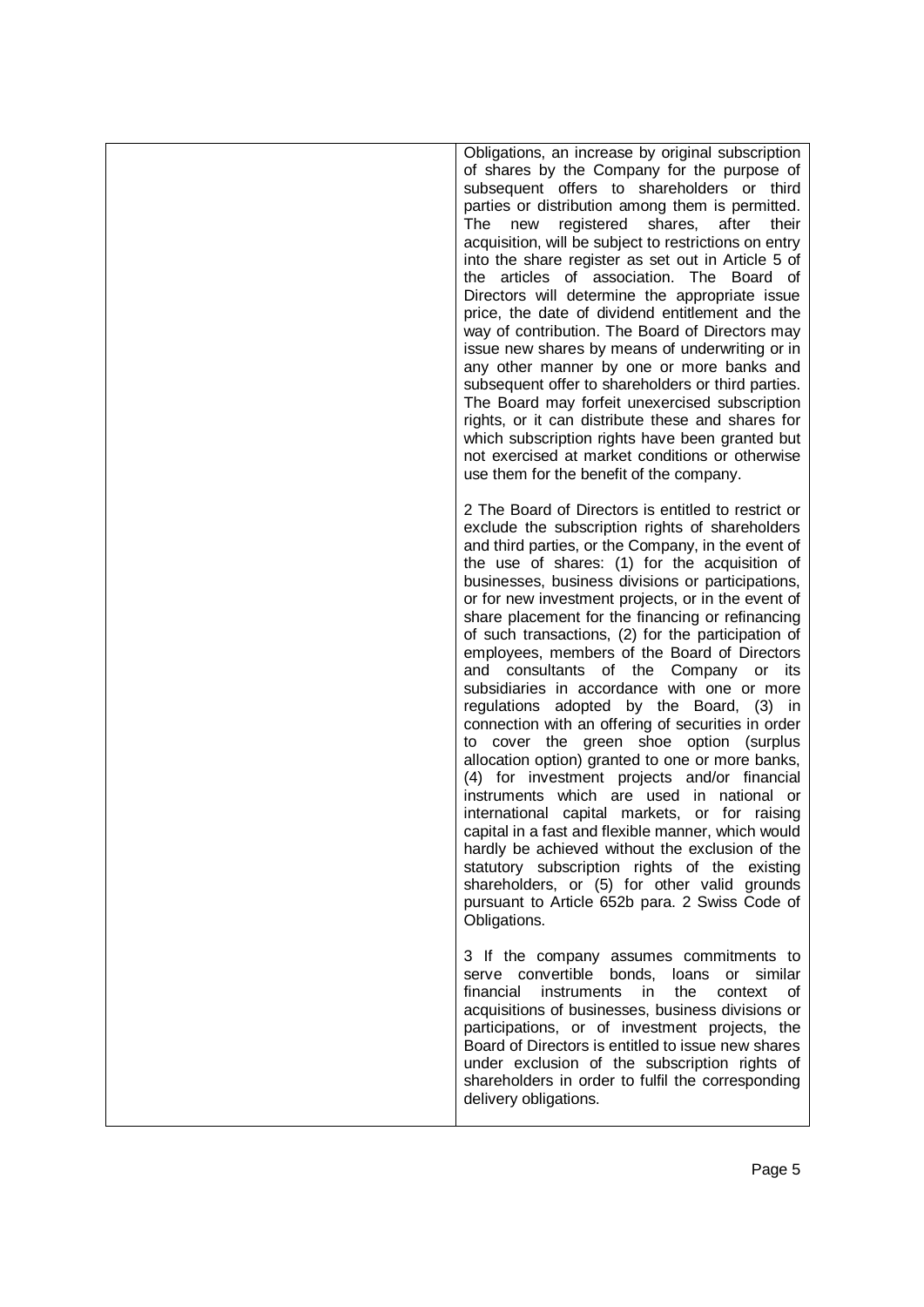| Old version                                                                                                                                                                                                                                                                                                                                                                                                                                                                                                                                                                                                                                                                                                                                                                                                                                                                                                                                                                                                                                                                                                                                                                                                                                                                                                                                                                                      | New version       |
|--------------------------------------------------------------------------------------------------------------------------------------------------------------------------------------------------------------------------------------------------------------------------------------------------------------------------------------------------------------------------------------------------------------------------------------------------------------------------------------------------------------------------------------------------------------------------------------------------------------------------------------------------------------------------------------------------------------------------------------------------------------------------------------------------------------------------------------------------------------------------------------------------------------------------------------------------------------------------------------------------------------------------------------------------------------------------------------------------------------------------------------------------------------------------------------------------------------------------------------------------------------------------------------------------------------------------------------------------------------------------------------------------|-------------------|
| Article 3e Authorized share capital                                                                                                                                                                                                                                                                                                                                                                                                                                                                                                                                                                                                                                                                                                                                                                                                                                                                                                                                                                                                                                                                                                                                                                                                                                                                                                                                                              | <b>Article 3e</b> |
| 1 The Board of Directors is authorized, at any<br>time until 12 May 2017, to increase the share<br>capital by a maximum amount of CHF 1'220'000<br>by issuing up to 122'000'000 registered shares<br>to be fully paid up with a par value of CHF 0.01<br>each. An increase in partial amounts<br>permitted. Furthermore, within the limits of<br>Article 659 and ss. of the Swiss Code of<br>Obligations, an increase by original subscription<br>of shares by the Company for the purpose of<br>subsequent offers to shareholders or third<br>parties or distribution among them is permitted.<br>registered<br>The<br>shares,<br>after<br>new<br>their<br>acquisition, will be subject to restrictions on<br>entry into the share register as set out in Article<br>5 of the articles of association. The Board of<br>Directors will determine the appropriate issue<br>price, the date of dividend entitlement and the<br>type of investment. The Board of Directors may<br>issue new shares by means of underwriting or in<br>any other manner by one or more banks and<br>subsequent offer to shareholders or third<br>parties. The Board may forfeit unexercised<br>subscription rights, or it can distribute these and<br>shares for which subscription rights have been<br>granted but not exercised under market<br>conditions or otherwise use them for the benefit<br>of the company. | [Deleted]         |
| 2 The Board of Directors is entitled to restrict or<br>cancel the subscription rights of shareholders<br>and third parties, or the Company, in the event<br>of the use of shares: (1) for the acquisition of<br>businesses or company divisions or holdings or<br>for new investment projects or in the event of<br>share placement for the financing or refinancing<br>of such transactions, (2) for the purpose of<br>expanding the shareholder base by individuals<br>or legal entities having a direct or indirect<br>association with the diseases (especially as<br>patients or as relatives and friends of patients)<br>or who are professionally involved either directly<br>or indirectly with the disease (in particular<br>producers<br>of drugs,<br>scientists, research<br>institutions, universities, patient and donation<br>organizations or hospitals), for which the<br>Company or any of its subsidiaries invents,<br>researches, develops, offers or sells new<br>approaches or treatment solutions; (3) for<br>purposes of the participation of strategic<br>partners, or for purposes of expanding the                                                                                                                                                                                                                                                                     |                   |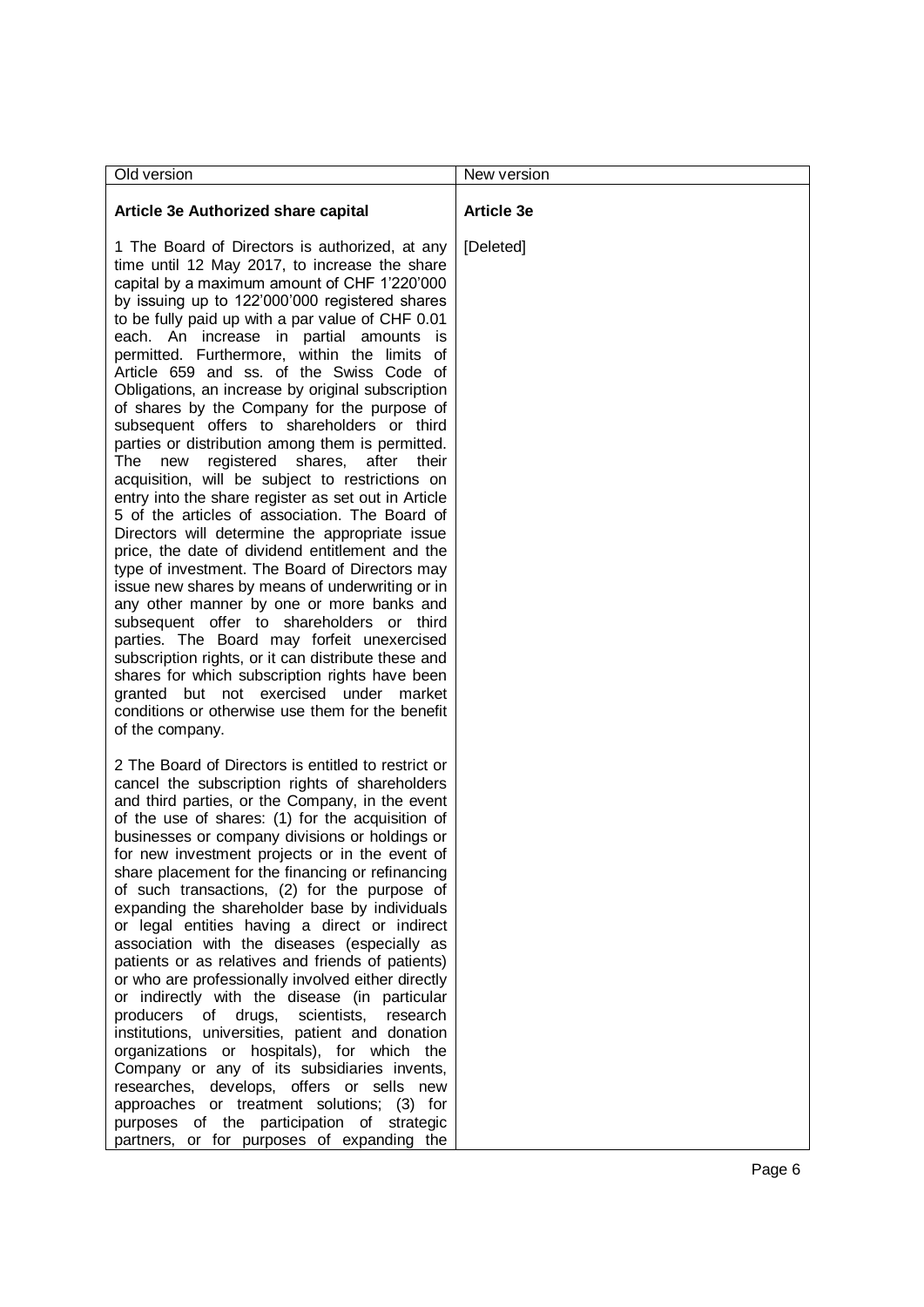# **6. Increase of the Conditional Share Capital for Employees etc. (amendment of Article 3b Section 1)**

The Company currently has two conditional share capitals available for options of employees and others, one of 9'219'491 shares (Article 3b Section 1 – Conditional Share Capital) and another of 25'000'000 shares (Article 3d – Conditional Share Capital II). Due to option grants in the last years, almost all the available conditional capital for incentive options is now reserved for outstanding options. In order to be able to attract, retain, incentivize and adequately compensate the employees and consultants of the Company and of its subsidiaries, the Company needs an increased conditional capital available for participation plans.

The Board of Directors proposes to increase the conditional capital available pursuant to Article 3b Section 1, from currently CHF 92'194.91 to CHF 2'500'000. This, and the corresponding 250'000'000 shares, would amount to between 10% and 12.5% of the expected issued share capital after execution of the RELIEF Business Combination.

| Old version                                                                                                                                                                                                                                                                                                                                                                                                                                | New version                                                                                                                                                                                                                                                                                                                                                                                                                                                 |
|--------------------------------------------------------------------------------------------------------------------------------------------------------------------------------------------------------------------------------------------------------------------------------------------------------------------------------------------------------------------------------------------------------------------------------------------|-------------------------------------------------------------------------------------------------------------------------------------------------------------------------------------------------------------------------------------------------------------------------------------------------------------------------------------------------------------------------------------------------------------------------------------------------------------|
| Article 3b Conditional share capital                                                                                                                                                                                                                                                                                                                                                                                                       | Article 3b Conditional share capital                                                                                                                                                                                                                                                                                                                                                                                                                        |
| 1 The share capital of the Company may be<br>increased by the issuance of up to 9'219'491<br>registered shares to be fully paid up, each with<br>a par value of CHF 0.01 to the nominal value of<br>CHF 92'194.91 through the exercising of<br>options granted to employees, members of the<br>Board of Directors and consultants of the<br>Company or its subsidiaries. Rights of pre-<br>emption and subscription rights of shareholders | 1 The share capital of the Company may be<br>increased by the issuance of up to 250'000'000<br>registered shares to be fully paid up, each with a<br>par value of CHF 0.01 to the nominal value of<br>CHF 2'500'000 through the exercise of options<br>granted to employees, members of the Board of<br>Directors and consultants of the Company or its<br>subsidiaries. The rights of pre-emption and<br>subscription rights of shareholders are excluded. |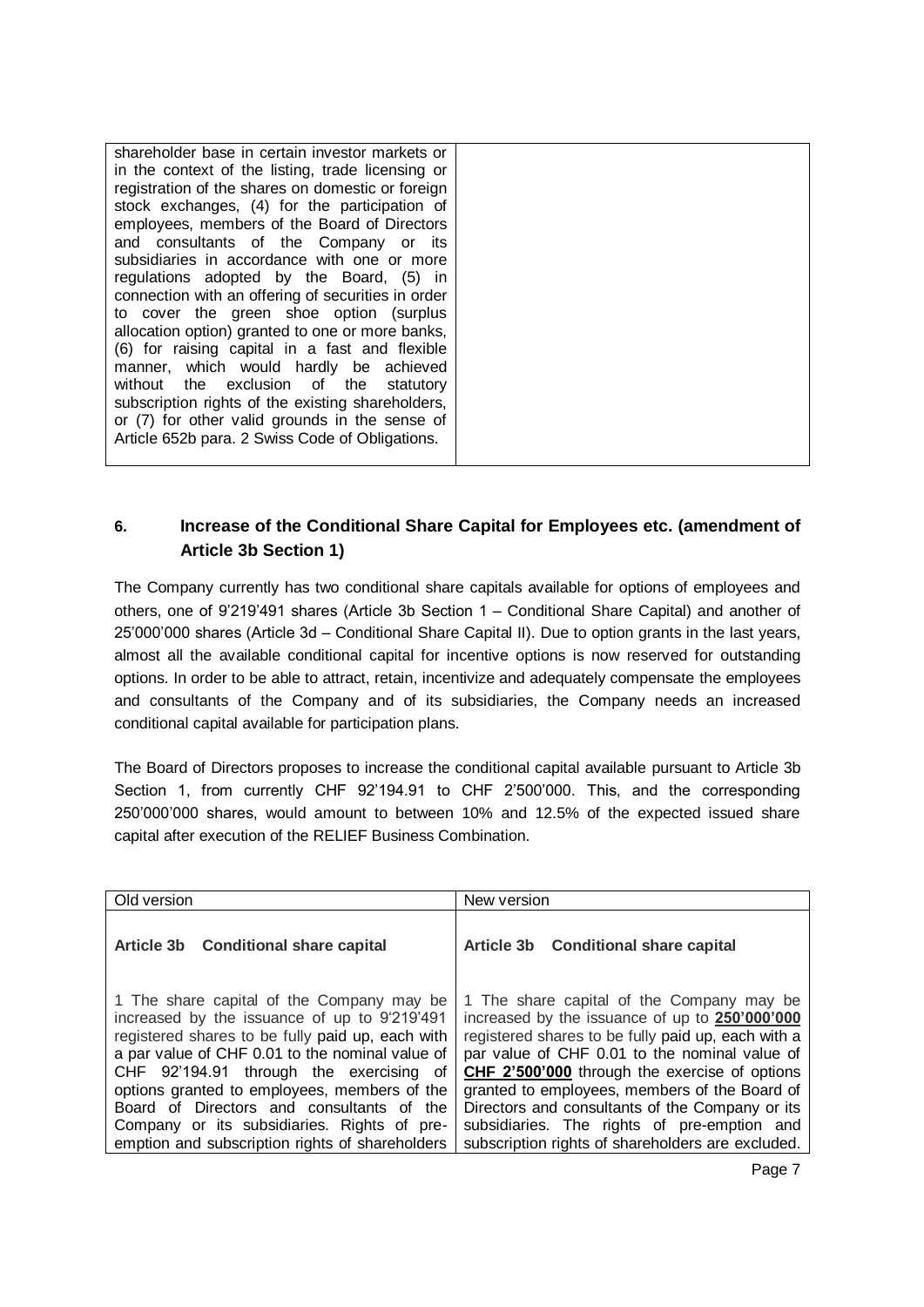| are ruled out. Option rights for employees,<br>members of the board of directors and<br>consultants are issued by the Company. The<br>option terms, such as the issue price of the<br>shares, date of dividend entitlement and the<br>Board in the context of regulations will set out<br>type of investment. The acquisition of registered<br>shares through the exercising of option rights<br>and the subsequent transfer of registered | The option rights for employees, members of the<br>Board of Directors and consultants are issued by<br>the Company. The terms of the options, such as<br>the issue price of the shares, date of dividend<br>entitlement and way of contribution are<br>determined by the Board of Directors in the<br>context of regulations. The acquisition of<br>registered shares through the exercise of option<br>rights and the subsequent transfer of registered |
|--------------------------------------------------------------------------------------------------------------------------------------------------------------------------------------------------------------------------------------------------------------------------------------------------------------------------------------------------------------------------------------------------------------------------------------------|----------------------------------------------------------------------------------------------------------------------------------------------------------------------------------------------------------------------------------------------------------------------------------------------------------------------------------------------------------------------------------------------------------------------------------------------------------|
| shares will be subject to the registration<br>restrictions of Article 5 of the Articles of<br>Association.                                                                                                                                                                                                                                                                                                                                 | shares are subject to the registration restrictions<br>of Article 5 of the Articles of Association.                                                                                                                                                                                                                                                                                                                                                      |
|                                                                                                                                                                                                                                                                                                                                                                                                                                            |                                                                                                                                                                                                                                                                                                                                                                                                                                                          |

### **7. Increase of the Conditional Share Capital for Financing Purposes**

Under Art. 3b Sec. 2 of the Articles of Association, the Company currently has a conditional share capital of CHF 2'920'000 allowing for the issuance of up to 292'000'000 shares for conversion or option rights granted in connection with bonds and similar financial instruments. A part of this conditional capital will be used in connection with a convertible loan of CHF 3'300'000 granted by certain investors tot the Company in October 2015.

The Board of Directors proposes to increase the conditional capital available for financing purposes to CHF 6'500'000, allowing for the issuance of up to 650'000'000 shares in connection with financing / financial instruments. The Board of Directors also proposes to amend Art. 3b Sec. 2 of the Articles of Association with the wording as detailed below.

The increase of the present conditional share capital for financing purposes and the amendment of Article 3b Section 2 of the Articles of Association shall be subject to and conditional upon

- (i) approval by the shareholders of the ordinary capital increase for the RELIEF Business Combination pursuant to agenda item 4., and
- (ii) execution of the aforementioned ordinary capital increase, i.e. resolution of the Board of Directors executed in the form of a public deed confirming the capital increase (*Feststellungs- und Statutenänderungsbeschluss*).

| Old version                                                                                                                                   | New version                                                                                                                                        |
|-----------------------------------------------------------------------------------------------------------------------------------------------|----------------------------------------------------------------------------------------------------------------------------------------------------|
| Article 3b Conditional share capital                                                                                                          | Article 3b Conditional share capital                                                                                                               |
| $[1 \dots]$                                                                                                                                   | $[1 \dots]$                                                                                                                                        |
| 2 The Company's share capital<br>may be<br>increased by the issuance of up to 292'000'000<br>registered shares to be fully paid up, each with | 2 The Company's share capital<br>be<br>mav<br>increased by the issuance of up to 650'000'000<br>registered shares to be fully paid up, each with a |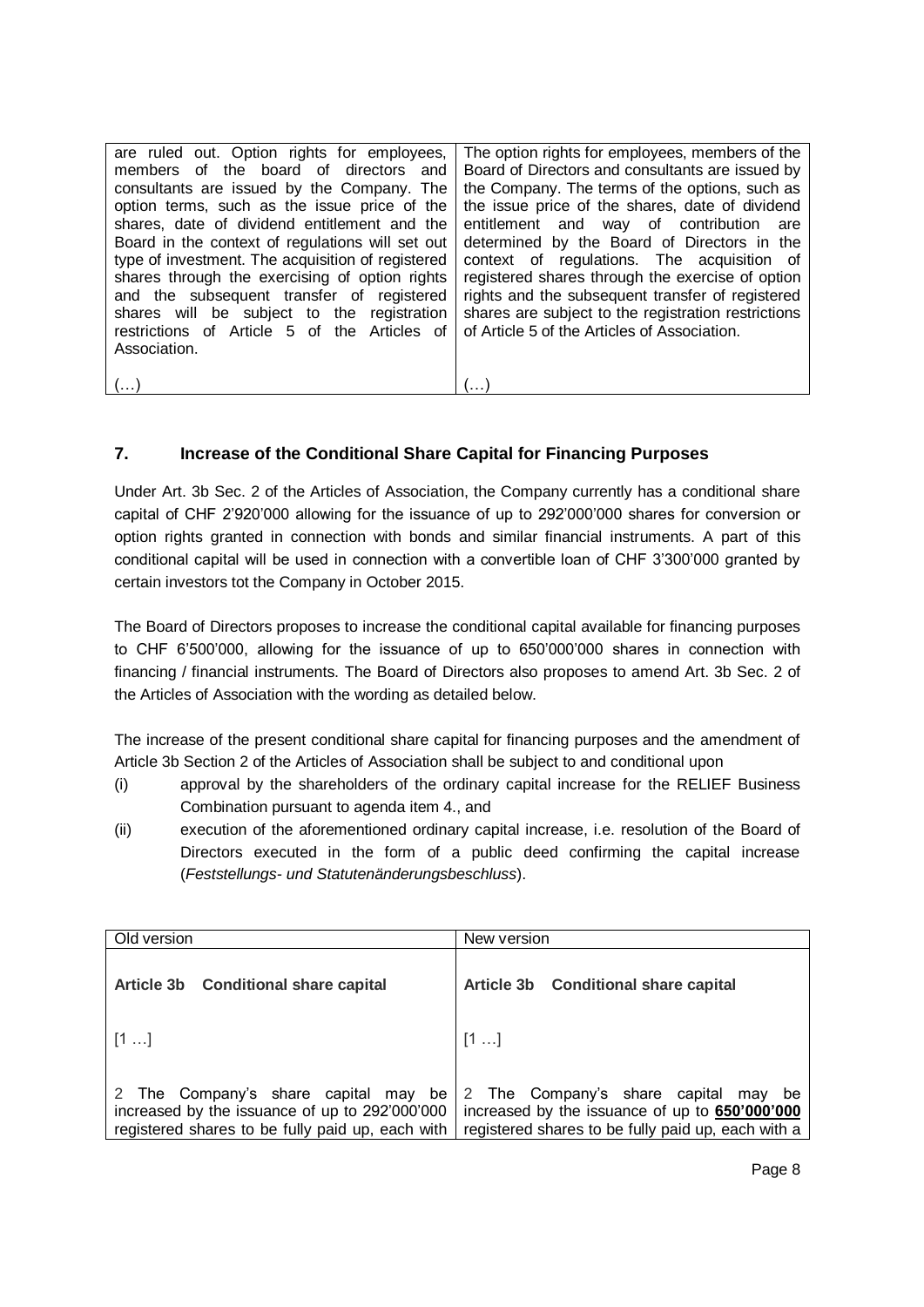a par value of CHF 0.01 to a nominal value of CHF 2'920'000 by the exercising of conversion or option rights granted to entitled parties in connection with bonds and similar financial instruments of the Company or its subsidiaries, or option rights granted to existing and/or new shareholders in connection with capital increases. Subscription rights of shareholders are excluded. The Board of Directors shall determine the conversion and option terms, the issue price and the date of dividend entitlement. The Board of Directors is authorized to limit or exclude the pre-emptive rights of existing shareholders in the event of: (1) The financing or refinancing of the acquisition of businesses, business divisions or participations, or for new investment projects of the Company, (2) the financing or refinancing of the Company or its subsidiaries, (3) the issuance of convertibles and/or option bonds for the purpose of placement on national or international capital markets for the strategic diversification of the investor base including placement with one or more strategic partners or (4) for purposes of the underwriting of such bonds and other financial instruments by one or more banks with subsequent public offer. If the pre-emptive rights of existing shareholders are excluded and not even granted indirectly, (i) convertibles or option bonds are to be issued on market terms and (ii) the time limit for the exercising of conversion and/or option rights must be set at a maximum of 10 years from the date of the relevant issue. Option rights granted to existing and/or new shareholders in connection with capital increases shall have a time limit for exercising of up to 5 years. The acquisition of registered shares by the exercising of conversion or option rights and the subsequent transfer of registered shares are subject to the registration restrictions of article 5 of the Articles of Association.

par value of CHF 0.01 to a nominal value of CHF **6'500'000** by the exercising of conversion or option rights granted to entitled parties in connection with bonds and similar financial instruments **or loans** of the Company or its subsidiaries **that allow for conversion into**  shares of the Company, or option rights granted to existing and/or new shareholders in connection with capital increases. Subscription rights of shareholders are excluded. The Board of Directors shall determine the conversion and option terms, the issue price and the date of dividend entitlement. The Board of Directors is authorized to limit or exclude the pre-emptive rights of existing shareholders in the event of: (1) the financing or refinancing of the acquisition of businesses, business divisions or participations, or for new investment projects, (2) the financing or refinancing of the Company or its subsidiaries, (3) the issuance of convertibles and/or option bonds for the purpose of placement on national or international capital markets **(including private placements)** or (4) for purposes of the underwriting of such bonds and other financial instruments by one or more banks with subsequent public offer. If the pre-emptive rights of existing shareholders are excluded and not even granted indirectly, (i) convertibles or option bonds are to be issued on market terms and (ii) the time limit for the exercising of conversion and/or option rights must be set at a maximum of 10 years from the date of the relevant issue. Option rights granted to existing and/or new<br>shareholders in connection with canital shareholders in connection with increases shall have a time limit for exercising of up to 5 years. The acquisition of registered shares by the exercising of conversion or option rights and the subsequent transfer of registered shares are subject to the registration restrictions of article 5 of the Articles of Association.

# **8. Change of Corporate Name and Change of Corporate Headquarters as a result of the RELIEF Business Combination**

In connection with the execution of the RELIEF Business Combination, it is intended to change the name of the Company and its headquarters. Consequently, the Board of Directors proposes to change the name of the Company to "RELIEF THERAPEUTICS Holding AG (RELIEF THERAPEUTICS Holding SA) (RELIEF THERAPEUTICS Holding Ltd)". Furthermore, the Board of Directors proposes to transfer the corporate headquarters from Stans to Zurich. Accordingly, the introductory part of the Articles of Association as well as Article 1 of the Articles of Association shall be amended as further specified below.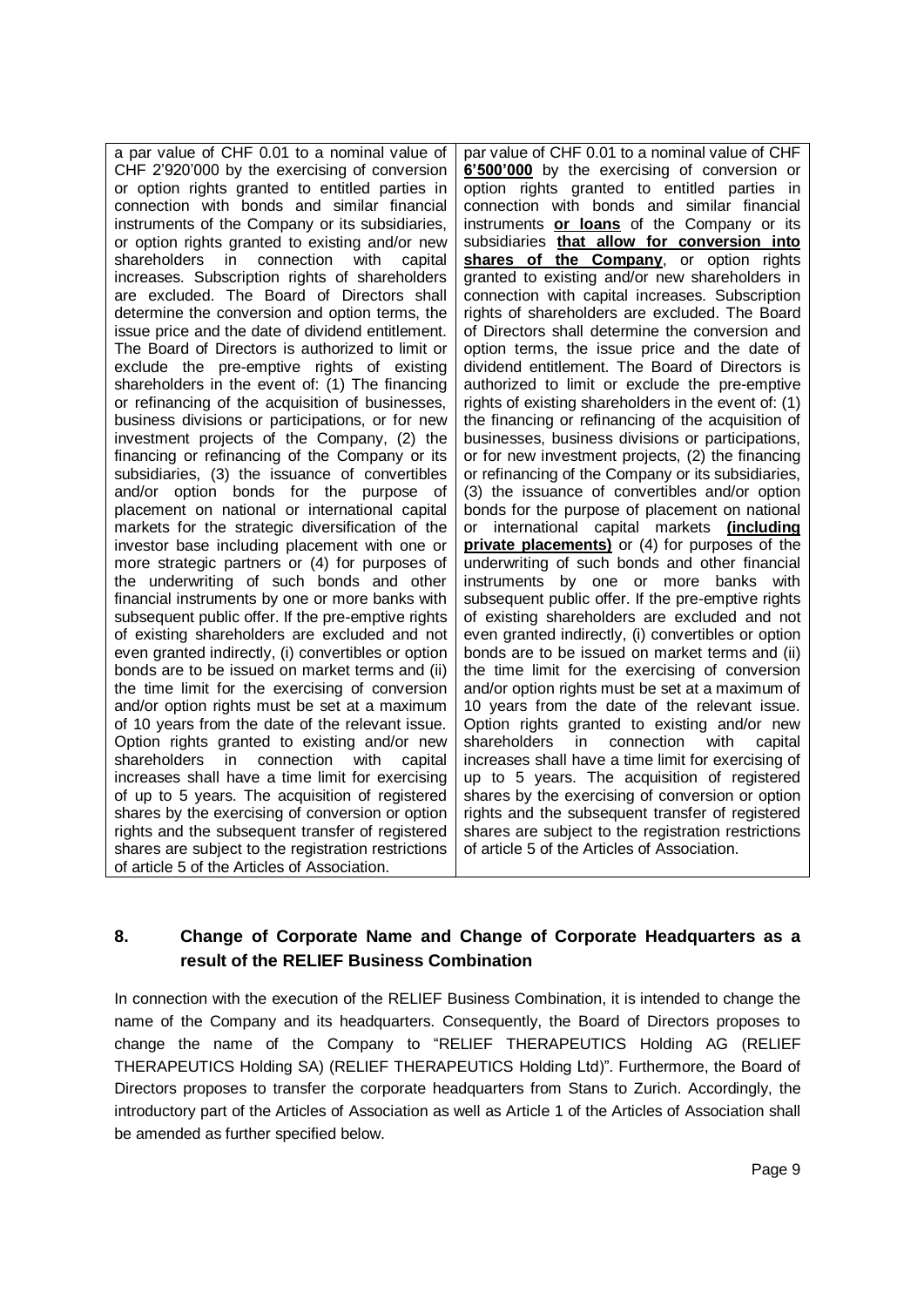The changes of the corporate name and the corporate headquarters shall be subject to and conditional upon

- (i) approval by the shareholders of the ordinary capital increase for the RELIEF Business Combination pursuant to agenda item 4., and
- (ii) execution of the aforementioned ordinary capital increase, i.e. resolution of the Board of Directors executed in the form of a public deed confirming the capital increase (*Feststellungs- und Statutenänderungsbeschluss*).

| Old version                                       | New version                                                |
|---------------------------------------------------|------------------------------------------------------------|
| <b>Articles of Association</b>                    | <b>Articles of Association</b>                             |
| Οf                                                | Οf                                                         |
| <b>THERAMetrics holding AG</b>                    | <b>RELIEF THERAPEUTICS</b>                                 |
| (Ltd./SA)                                         | <b>Holding AG (Ltd./SA)</b>                                |
| I. Company, Location, Duration, Purpose           | I. Company, Location, Duration, Purpose                    |
| <b>Article 1</b>                                  | <b>Article 1</b>                                           |
| <b>Company, Location, Duration</b>                | <b>Company, Location, Duration</b>                         |
| Under the name                                    | Under the name                                             |
| <b>THERAMetrics holding AG</b>                    | <b>RELIEF THERAPEUTICS Holding AG</b>                      |
| (THERAMetrics holding Ltd.)                       | (RELIEF THERAPEUTICS Holding Ltd.)                         |
| (THERAMetrics holding SA)                         | (RELIEF THERAPEUTICS Holding SA)                           |
| a limited liability company is created under Art. | a limited liability company is created under Art.          |
| 620 and ss. of the Swiss Code of Obligations      | 620 and ss. of the Swiss Code of Obligations               |
| (OR), with headquarters in Stans. Its duration is | (OR), with headquarters in <b>Zurich</b> . Its duration is |
| unlimited.                                        | unlimited.                                                 |

#### **9. Further amendments to the Articles of Association**

The Board of Directors proposes the following amendments to the Articles of Association, to reflect recent changes in legislation:

- Erasure of Section 2 of Article 3 (conversion of registered shares into bearer shares); and
- Amendment of Article 6 (public takeover bid).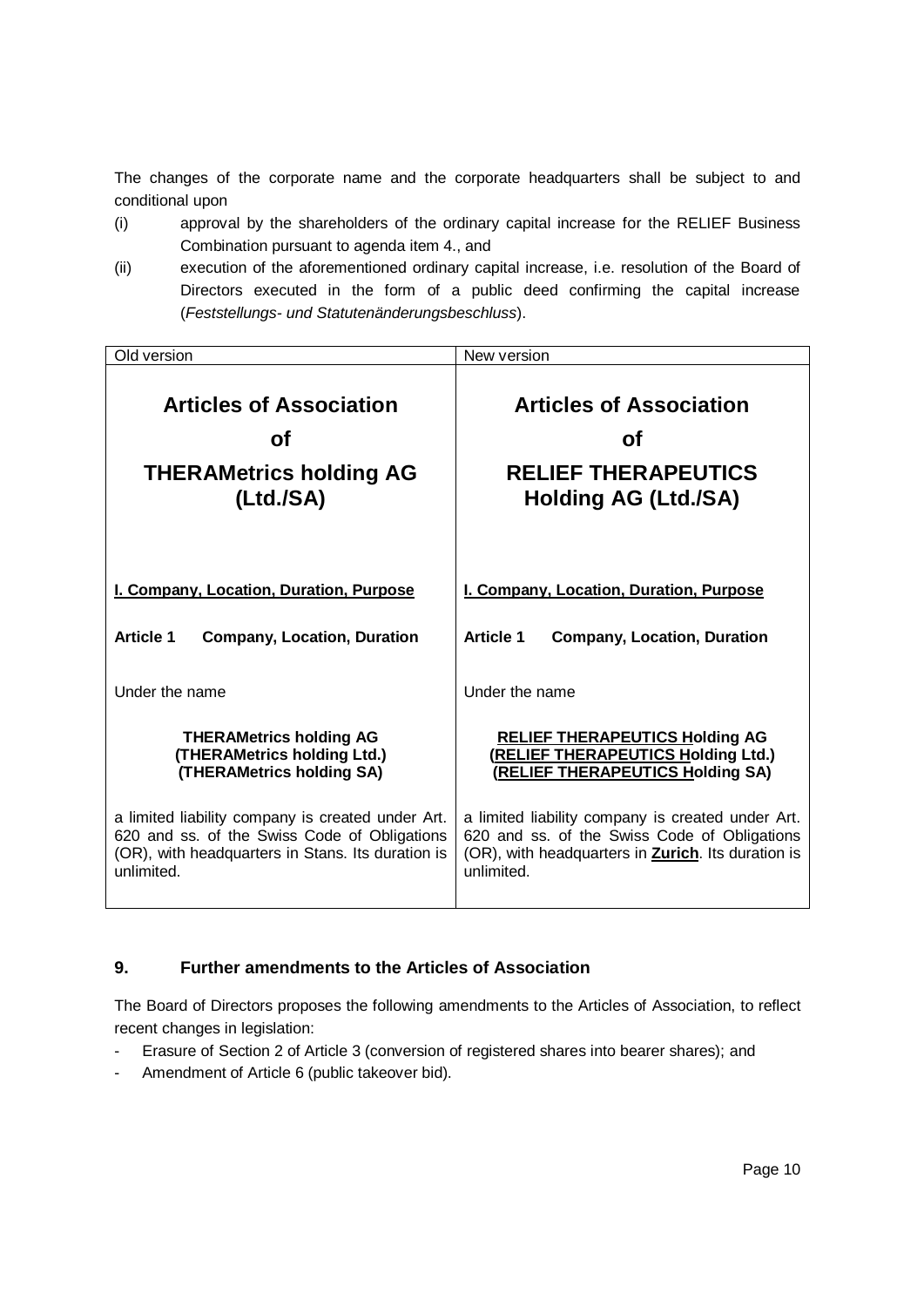| Old version                                                                                                                                                                | New version                                    |
|----------------------------------------------------------------------------------------------------------------------------------------------------------------------------|------------------------------------------------|
| <b>Article 3</b>                                                                                                                                                           | <b>Article 3</b>                               |
| <b>Share Capital</b>                                                                                                                                                       | <b>Share Capital</b>                           |
| 1 The share capital of the Company amounts to                                                                                                                              | 1 The share capital of the Company amounts to  |
| CHF 6'547'836.52, divided into 654'783'652                                                                                                                                 | CHF 6'547'836.52, divided into 654'783'652     |
| registered shares with a par value of CHF 0.01                                                                                                                             | registered shares with a par value of CHF 0.01 |
| each. The shares are fully paid up.                                                                                                                                        | each. The shares are fully paid up.            |
| By an amendment to the articles of<br>association, the Company may at any time<br>convert registered shares into bearer shares or<br>bearer shares into registered shares. | [erased]                                       |

| Old version                                                                                                                                                                                                                        | New version                                                                                                                                                                                            |
|------------------------------------------------------------------------------------------------------------------------------------------------------------------------------------------------------------------------------------|--------------------------------------------------------------------------------------------------------------------------------------------------------------------------------------------------------|
| Article 6<br><b>Public takeover bid</b>                                                                                                                                                                                            | <b>Article 6</b><br><b>Public takeover bid</b>                                                                                                                                                         |
| A purchaser of shares in the Company is not<br>obliged to make a public purchase offer in<br>accordance with the provisions of Article 32 of<br>the Federal Act on Stock Exchanges and<br>Securities Trading (Stock Exchange Act). | A purchaser of shares in the Company is not<br>obliged to make a public purchase offer in<br>accordance with the provisions of Article 135 of<br>Financial Market Infrastructure Act<br>the<br>(FMIA). |

### **10. Votes on the compensation of the members of the Board of Directors and of the Executive Committee**

The Board of Directors proposes a separate vote on the compensation of the Board of Directors and of the Executive Committee. The Compensation Report 2015 is included in the Annual Report 2015 on the Company's website at www.therametrics.com.

### **10.1 Binding vote on the total compensation of the members of the Board of Directors for the period from the Annual General Meeting 2016 until the Annual General Meeting 2017**

The Board of Directors proposes the approval of a maximum amount of CHF 200'000 (both fixed and variable compensation, including stock options and others) for the Board of Directors for the period from the Annual General Meeting 2016 until the Annual General Meeting 2017.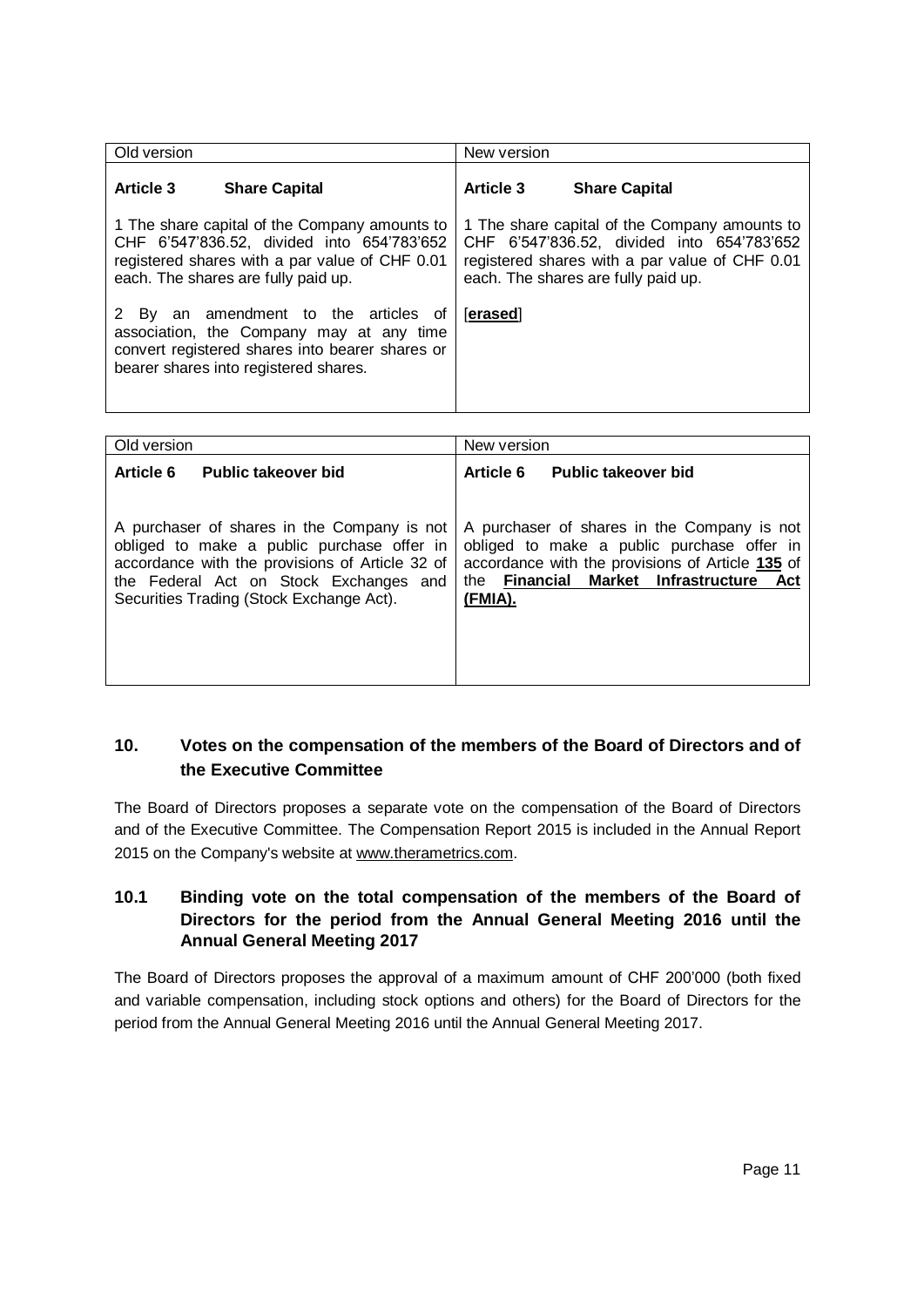### **10.2 Binding vote on the total remuneration of the members of the Executive Committee for the financial year 2017**

The Board of Directors proposes the approval of a maximum total of CHF 2'000'000 (both fixed and variable compensation, including stock options and others) for the Executive Committee for the financial year 2017.

### **10.3 Consultative vote on the Compensation Report 2015**

The Board of Directors proposes the approval of the Compensation Report 2015 by the shareholders in a consultative vote.

#### **11. Elections**

#### **11.1 Board of Directors**

- a) The Board of Directors proposes to re-elect Raffaele Petrone to the Board of Directors of the Company for a term of office until the end of the next annual general meeting;
- b) The Board of Directors proposes to elect Antonino Amato, MD, to the Board of Directors of the Company for a term of office until the end of the next annual general meeting;
- c) The Board of Directors proposes to elect Dr. Raghuram Selvaraju to the Board of Directors of the Company for a term of office until the end of the next annual general meeting;
- d) The Board of Directors proposes to elect Dr. Michel Dreano to the Board of Directors of the Company for a term of office until the end of the next annual general meeting;
- e) The Board of Directors proposes to elect Peter de Svastich to the Board of Directors of the Company for a term of office until the end of the next annual general meeting.

#### **11.2 Chairman of the Board of Directors**

The Board of Directors proposes to elect Dr. Raghuram Selvaraju as Chairman of the Board of Directors of the Company for a term of office until the end of the next annual general meeting.

#### **11.3 Compensation Committee**

- a) The Board of Directors proposes to re-elect Raffaele Petrone to the Compensation Committee of the Company for a term of office until the end of the next annual general meeting;
- b) The Board of Directors proposes to elect Dr. Michel Dreano to the Compensation Committee of the Company for a term of office until the end of the next annual general meeting;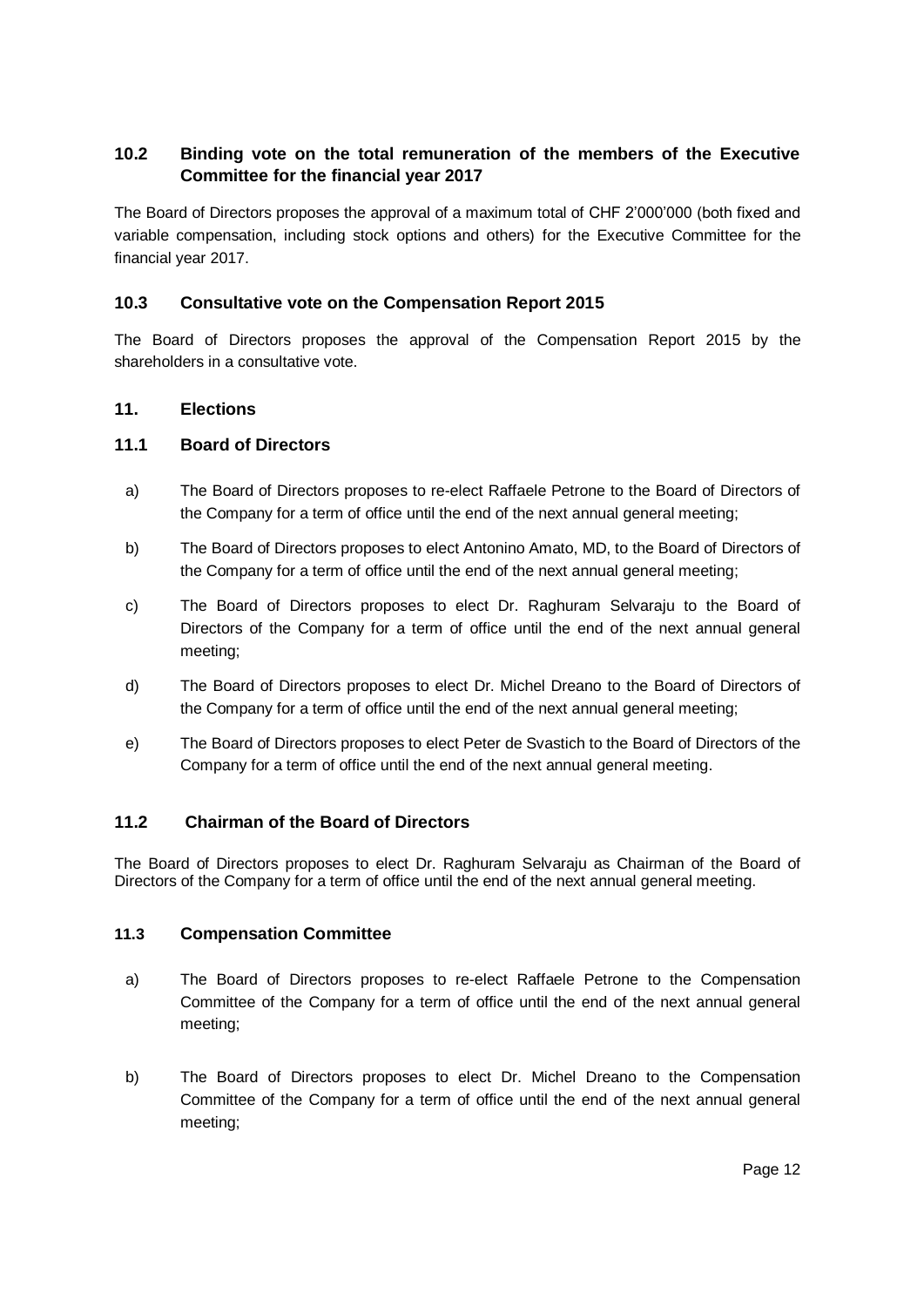#### **11.4 Independent Proxy Holder**

The Board of Directors proposes to elect Cyrill Littmann as independent proxy holder of the Company for a term of office until the end of the next annual general meeting.

#### **11.5 Auditors**

The Board of Directors proposes to re-elect PricewaterhouseCoopers AG, Zurich, as auditors of the Company for a term of office until the end of the next annual general meeting.

### **Organisational matters**

The Annual Report 2015 (including the Consolidated and Statutory Financial Statements for the year 2015 as well as the auditors' reports - each of them in English language only) and the Compensation Report for the year 2015 are available as of now for inspection at the headquarter of the Company and on the website of the Company under [www.therametrics.com.](http://www.therametrics.com/) A copy of the Annual Report 2015 will be mailed to any shareholder upon request. The enclosed registration form may be used for ordering.

### **Admission cards**

Upon return of the registration form/proxy to the share register of THERAMetrics holding AG, c/o SIX SAG AG, Baslerstrasse 90, P.O. Box, CH-4601 Olten, in the enclosed envelope, you will receive the admission card and the voting slip. Shareholders may be represented at the shareholders' meeting according to the provisions of article 13 of the Articles of Association (see below).

#### **Entitlement to vote**

Those shareholders who were registered in the share register on 13 May 2016, 5 p.m., are entitled to vote. No registrations in the share register will be made from 14 through 25 May 2016. Shareholders who sell their shares prior to the shareholders' meeting are no longer entitled to vote. If some of the shares have been sold, the admission card received must be exchanged on the day of the shareholders' meeting.

### **Representation and proxy**

Shareholders who do not personally attend the shareholders' meeting can be represented according to the provisions of article 13 of the articles of association as follows:

by any legal representative, who does not need to be a shareholder;